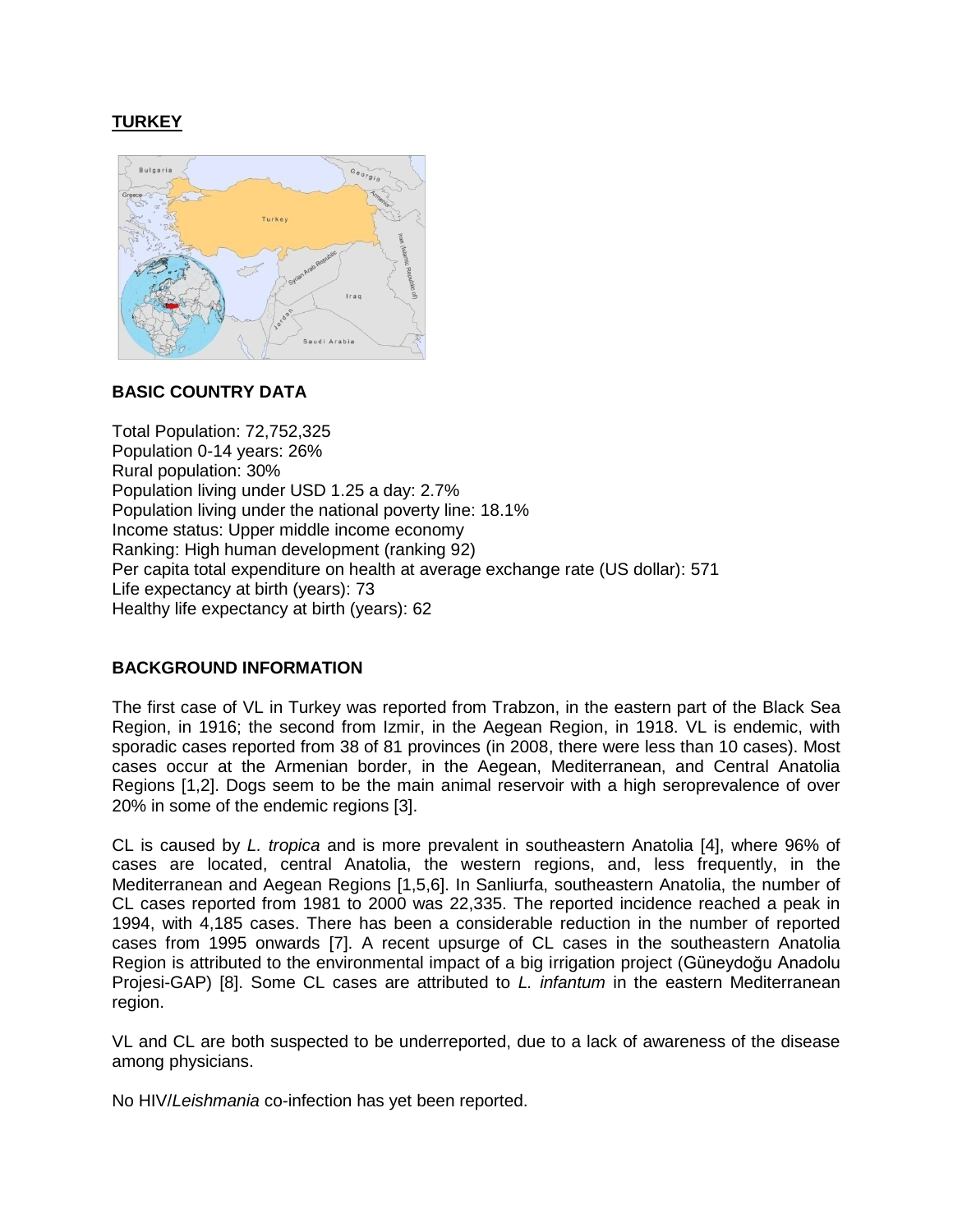## **PARASITOLOGICAL INFORMATION**

| Leishmania species | <b>Clinical form</b> | <b>Vector species</b>                                | <b>Reservoirs</b> |
|--------------------|----------------------|------------------------------------------------------|-------------------|
| L infantum         | ZVL, CL              | P. neglectus, P. syriacus,<br>P. tobbi, P. alexandri | Canis familiaris  |
| L tropica          | ACL                  | P. sergenti                                          | Human             |

## **MAPS AND TRENDS**

#### **Visceral leishmaniasis**



## **Cutaneous leishmaniasis**

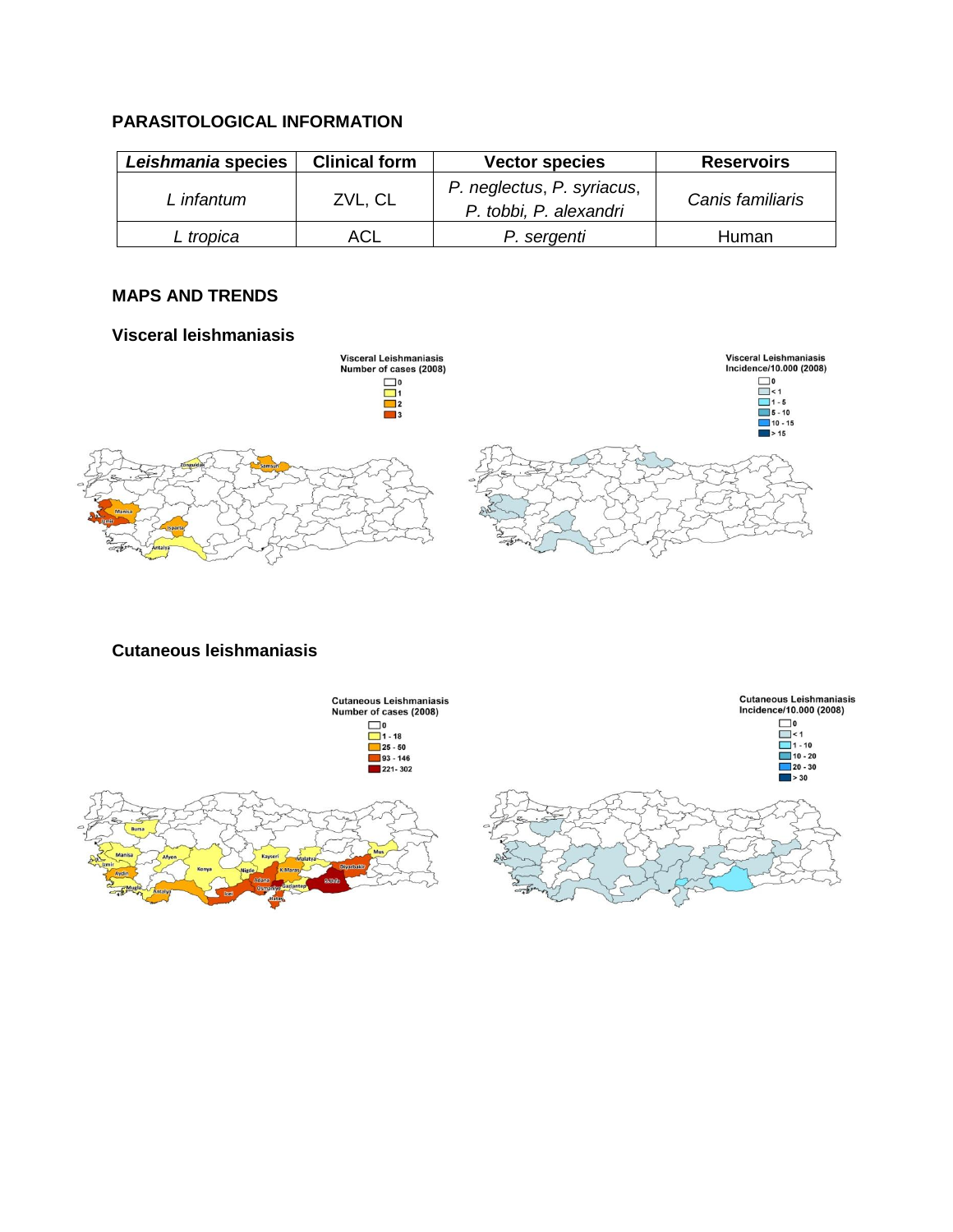#### **Visceral leishmaniasis trend**





## **Cutaneous leishmaniasis trend**

## **CONTROL**

The notification of leishmaniasis is mandatory for CL and VL. A national leishmaniasis control program has been in place since 1996. There is no leishmaniasis vector control program, but vector control strategies are integrated into a malaria control program and include use of insecticides and promotion of the use of regular small mesh and impregnated bednets. There is no leishmaniasis reservoir control program. Dogs are not checked for infection and there is no program for sacrifice of positive dogs.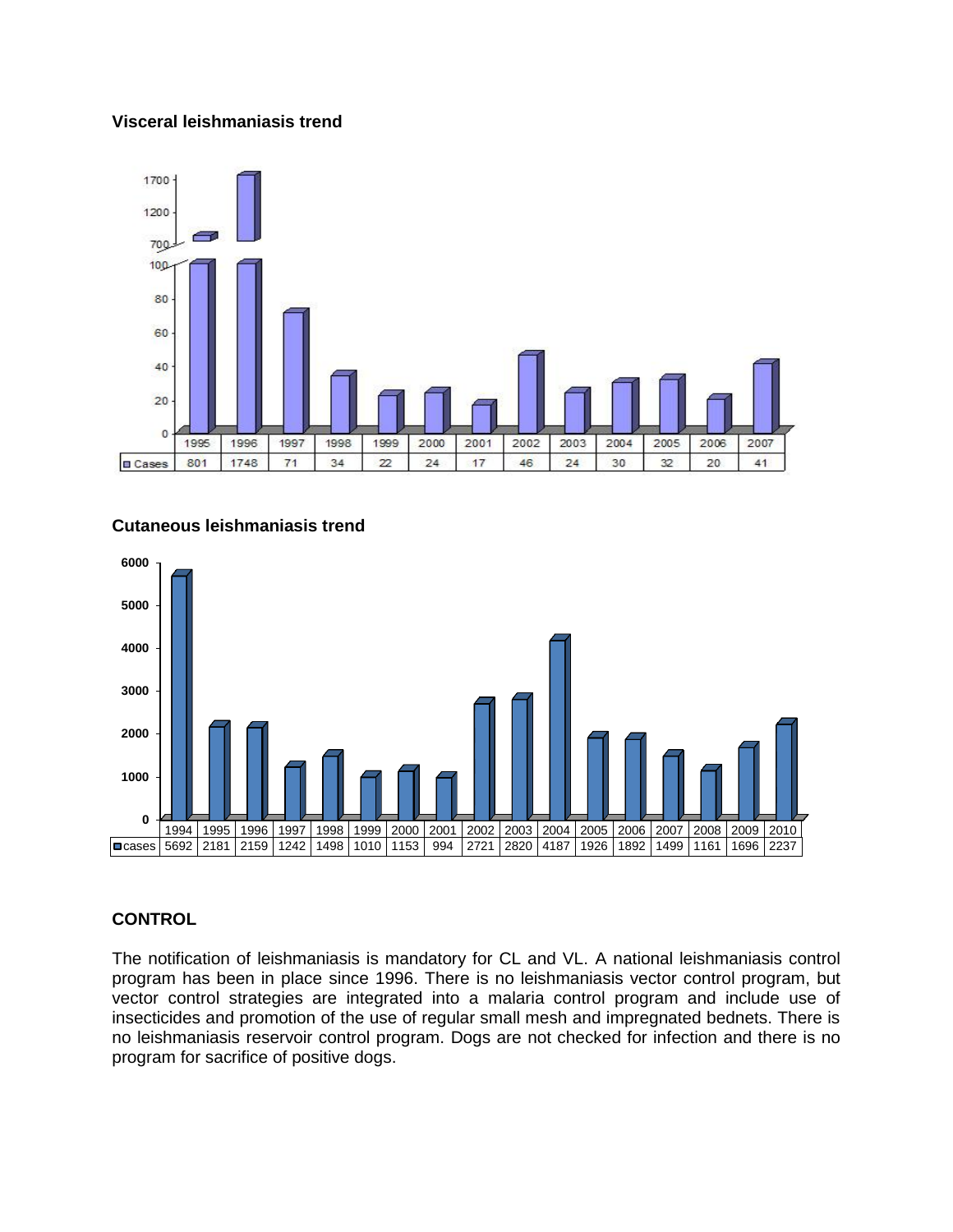## **DIAGNOSIS, TREATMENT**

#### **Diagnosis**

VL: antigen-based rapid diagnostic tests (rK39), IFAT, ELISA. PCR is used in reference centers. CL: confirmation with microscopic examination of skin lesion sample. In specialized hospitals, cultures are done.

#### **Treatment**

VL: antimonials, 20 mg Sb<sup>v</sup>/kg/day for 30 days. Cure rate is around 95%. Second line treatment is with liposomal amphotericin B.

CL: antimonials, 20 mg Sb<sup>v</sup>/kg/day for 28 days. Second line treatment is amphotericin B.

## **ACCESS TO CARE**

Care for leishmaniasis is provided for free. Diagnosis and treatment for VL is only possible in secondary and tertiary hospitals. CL can be diagnosed and treated at health center level. The Ministry of Health purchased sufficient antimonials (Glucantime, Sanofi, and Pentostam, GSK) to treat all patients in 2007 and 2008. All patients are thought to have access to care.

#### **ACCESS TO DRUGS**

Meglumine antimoniate and sodium stibogluconate are included in the National Essential Drug List for leishmaniasis. Sodium stibogluconate (Pentostam, GSK) is registered in Turkey, but not available in private pharmacies. Liposomal amphotericin B (AmBisome, Gilead) is available in private pharmacies for 228 USD per vial.

### **SOURCES OF INFORMATION**

 Dr Yusuf Özbel, University Medical School, Department of Parasitology, Izmir. *Leishmaniasis in the European Region, a WHO consultative intercountry meeting, Istanbul, Turkey, 17–19 November 2009.*

1. Özbel Y, Turgay N, Ozensoy S, Ozbilgin A, Alkan MZ et al (1995). [Epidemiology, diagnosis](http://www.ncbi.nlm.nih.gov/pubmed/8745931)  [and control of leishmaniasis in the Mediterranean region.](http://www.ncbi.nlm.nih.gov/pubmed/8745931) Ann Trop Med Parasitol 89 Suppl 1:89-93.

2. Ozensoy S, Özbel Y, Turgay N, Alkan MZ, Gul K et al (1998). [Serodiagnosis and](http://www.ncbi.nlm.nih.gov/pubmed/9749626)  [epidemiology of visceral leishmaniasis in Turkey.](http://www.ncbi.nlm.nih.gov/pubmed/9749626) Am J Trop Med Hyg 59(3):363-9.

3. Marsella R, de Gopegui RR (1998). Leishmaniasis: a re-emerging zoonozis. Int. J. Dermatol **37:** 801–814.

4. [Gramiccia M,](http://www.ncbi.nlm.nih.gov/pubmed?term=%22Gramiccia%20M%22%5BAuthor%5D) [Bettini S,](http://www.ncbi.nlm.nih.gov/pubmed?term=%22Bettini%20S%22%5BAuthor%5D) [Yasarol S](http://www.ncbi.nlm.nih.gov/pubmed?term=%22Yasarol%20S%22%5BAuthor%5D) (1984). Isoenzyme characterization of Leishmania isolates from human cases of cutaneous leishmaniasis in Urfa, south-east Turkey. [Trans R Soc Trop](http://www.ncbi.nlm.nih.gov/pubmed?term=Gramiccia%2C%20leishmaniasis%2C%20turkey##)  [Med Hyg 7](http://www.ncbi.nlm.nih.gov/pubmed?term=Gramiccia%2C%20leishmaniasis%2C%20turkey##)8(4):568.